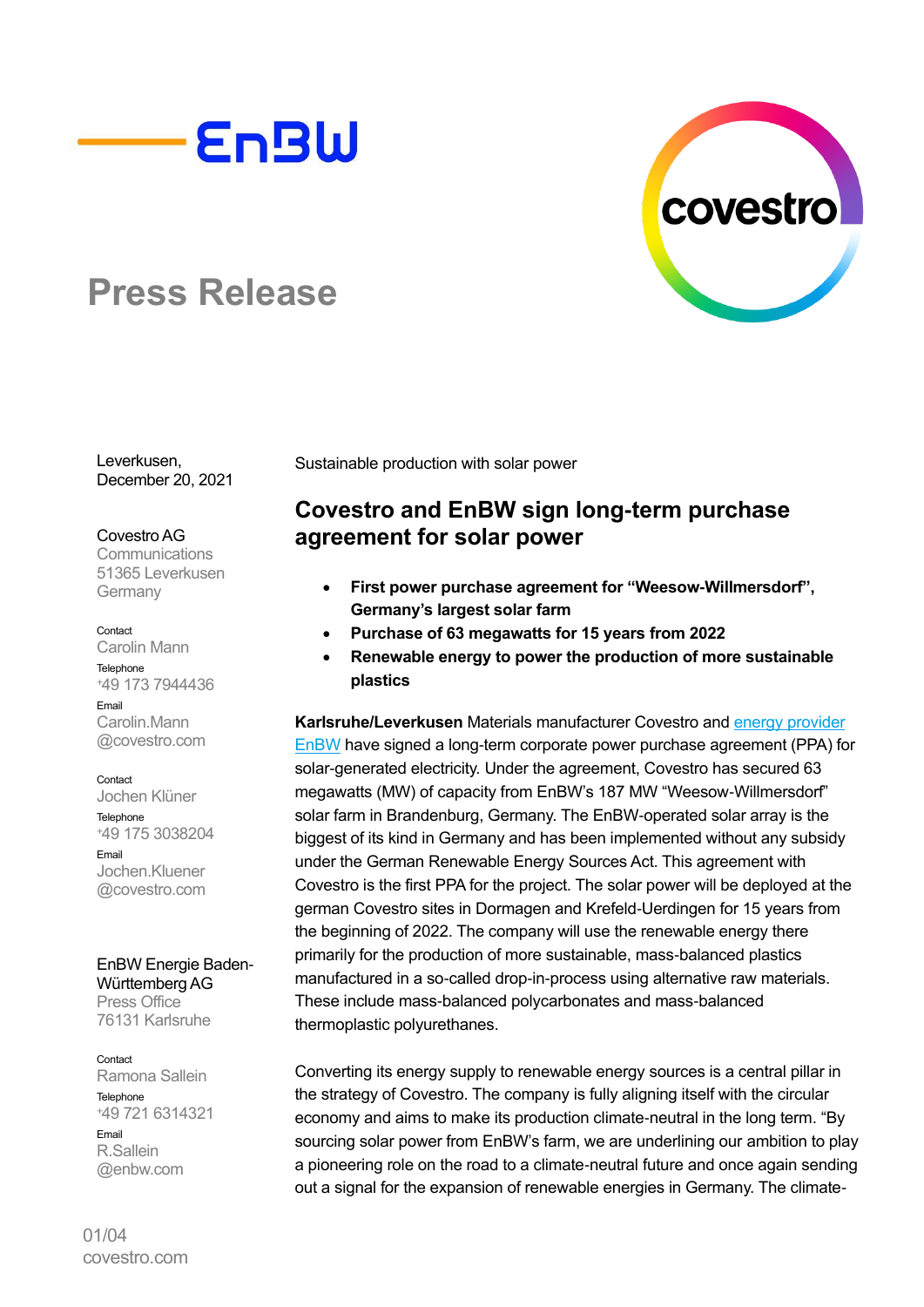

neutral transformation of the industry requires large quantities of renewable energies at internationally competitive prices," said Dr. Klaus Schäfer, Chief Technology Officer at Covestro.

EnBW's solar farm near Berlin with its 465,000 solar panels has been fully connected to the grid since March 2021. "We have long worked on the principle that renewable energy can hold its own on the market without subsidies. PPAs are an important tool for making subsidy-free generating assets commercially viable. They are also pivotal to the energy transition, as they help industrial consumers achieve their climate targets quickly and efficiently. This makes PPAs particularly attractive for companies with energy-intensive production. We are delighted to be able to support Covestro's production with our solar energy," explained Dr. Georg Stamatelopoulos, Chief Operating Officer Generation & Trading at EnBW.

### **More sustainable plastics thanks to green energy**

Covestro intends to primarily use the solar power from EnBW in the production of mass-balanced and ISCC Plus-certified high-performance plastics of the Makrolon® RE and Desmopan® product series at its sites in Dormagen and Krefeld-Uerdingen. "This enables us to further enhance the sustainability of our production processes and to help our customers reduce their carbon footprint while maintaining the same quality," Dr. Klaus Schäfer added.

The Group is already able to produce selected grades of Makrolon® RE polycarbonate that are climate-neutral\* from cradle to factory gate. Covestro also produces Desmopan® thermoplastic polyurethane with an improved carbon footprint. Polycarbonates are used in electronics products and car headlights, among other things. Thermoplastic polyurethanes are used, for example, in household products, ski boots and industrial applications.

A key factor in being able to produce more sustainable plastics is the use of renewable energy. Covestro was an early mover in converting its energy

<sup>\*</sup> Climate neutral is the result of an assessment of a partial product life cycle from resource extraction (cradle) to the factory gate, also referred to as cradle to gate assessment. The methodology of our Life Cycle Assessment is based on the ISO 14040 standard, critically reviewed by TÜV Rheinland on the basis of a plausibility check. The calculation considers biogenic carbon sequestration based on preliminary supply chain data and replacing electricity grid mix with renewable electricity used for the manufacturing process. The electricity was allocated on the basis of so-called "Guarantee of Origin" certificates. No offsetting measures have been applied. In the future, the mass-balanced products are to be produced using the renewable energies from the PPA with EnBW.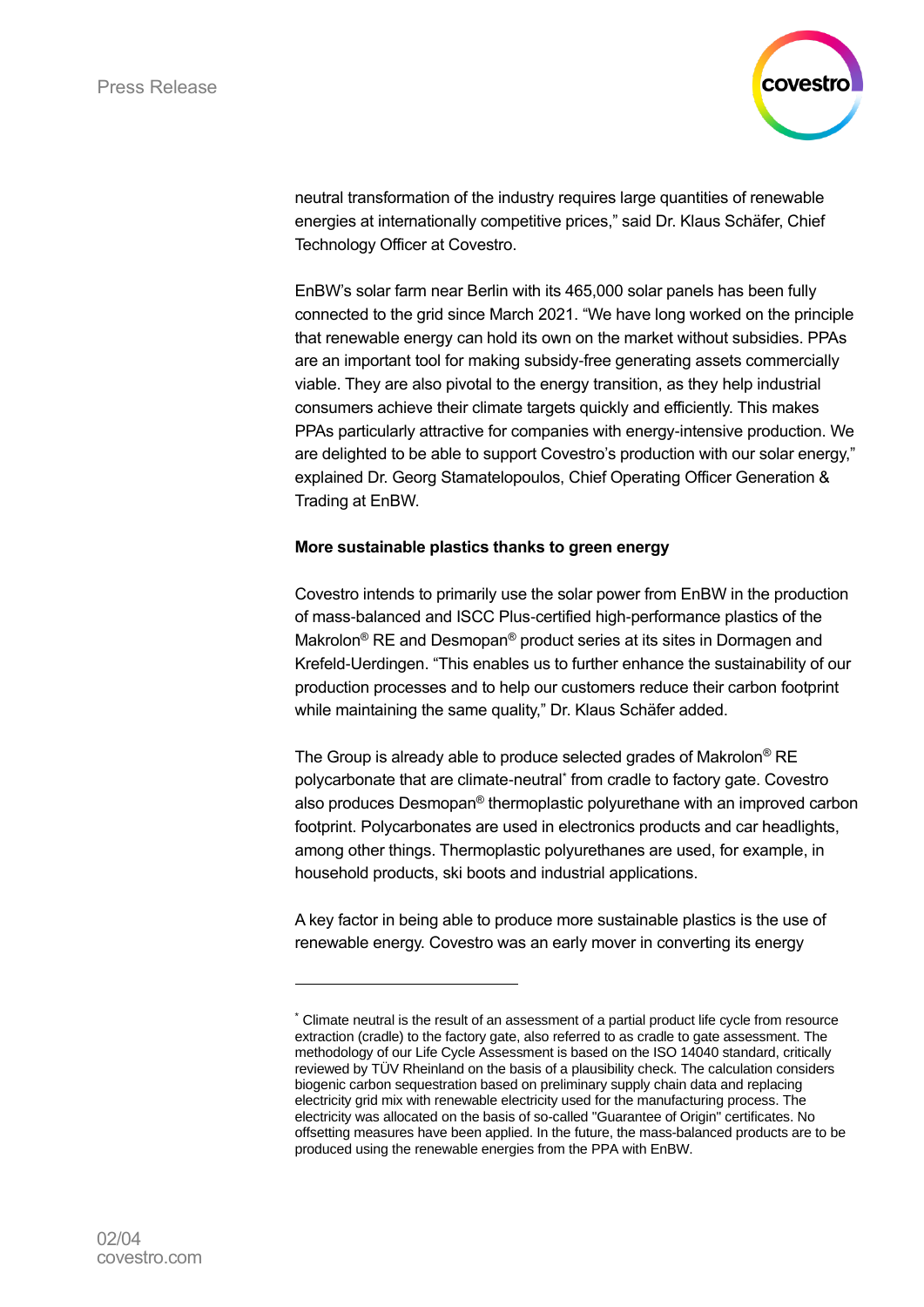

supplies to renewables and has built up a portfolio of various PPAs in Germany, Belgium and China since 2019. The agreement with EnBW is the first PPA for solar power in Europe.

### **Pioneer in power purchase agreements**

EnBW is among the pioneers with regard to long-term PPAs in Germany and recently signed an 85 MW corporate PPA with Fraport, the Frankfurt Airport operating company. It plans to further step up renewable energy marketing activities in 2022 – both for the "Weesow-Willmersdorf" solar farm and for its two other large-scale subsidy-free projects, "Gottesgabe" and "Alttrebbin". These two 150-MW photovoltaic installations are currently under construction and are scheduled to go on stream in spring 2022.

## **About EnBW:**

EnBW is one of the largest energy supply companies in Germany and Europe, with a workforce of 24,000 employees. It supplies electricity, gas and water together with infrastructure and energy-related products and services to around 5.5 million customers. Expansion of renewables is a cornerstone of the Company's growth strategy and a major focus of capital expenditure. EnBW plans to invest about €4 billion in the further expansion of wind and solar energy by 2025. Over half of the generation portfolio is to consist of renewables by 2025. This is already having a noticeable impact in terms of reducing  $CO<sub>2</sub>$ emissions, which EnBW plans to halve by 2030. EnBW aims to attain climate neutrality by 2035. EnBW is a pioneer in PPAs, having signed the first PPA of its kind in Germany with Energiekontor in 2019.

### **About Covestro:**

With 2020 sales of EUR 10.7 billion, Covestro is among the world's leading polymer companies. Business activities are focused on the manufacture of hightech polymer materials and the development of innovative, sustainable solutions for products used in many areas of daily life. In doing so, Covestro is fully committed to the circular economy. The main industries served are the automotive and transportation industries, construction, furniture and wood processing, as well as electrical, electronics, and household appliances industries. Other sectors include sports and leisure, cosmetics, health and the chemical industry itself. At the end of 2020, Covestro has 33 production sites worldwide and employs approximately 16,500 people (calculated as full-time equivalents).

**Forward-looking statements**